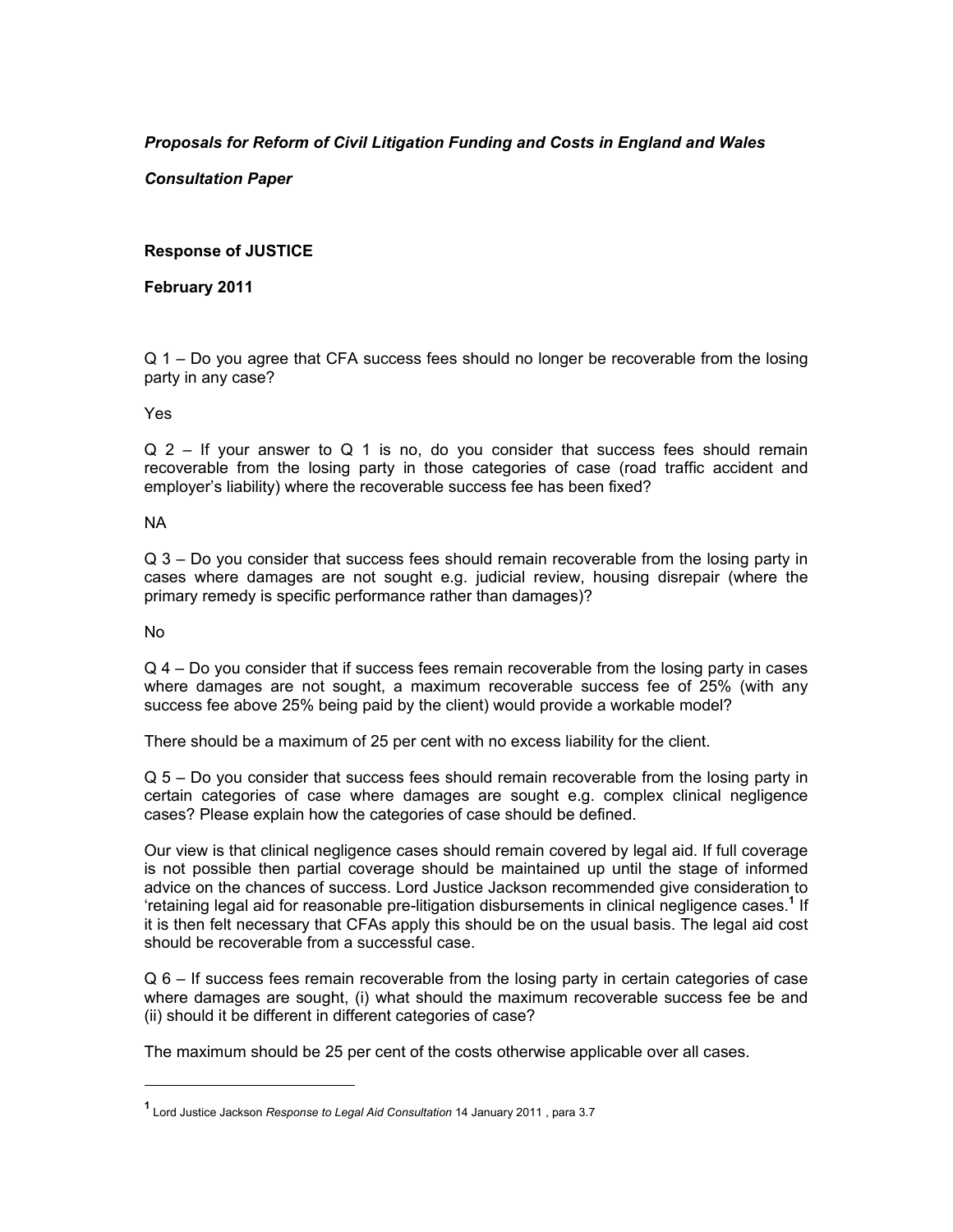Q 7 – Do you agree that the maximum success fee that lawyers can charge a claimant should remain at 100%?

No.

Q 8 – Do you agree that there should be a cap on the amount of damages which may be charged as a success fee in personal injury claims, excluding any damages relating to future care or future losses?

Yes

Q 9 – If your answer to Q 8 is yes, should the cap be (i) 25% or (ii) some other figure (please state with reasons)?

25 per cent

 $Q$  10 – If your answer to Q 8 is yes then should such a cap be binding in all personal injury cases or should there be exceptions, and if so what and how should they operate?

All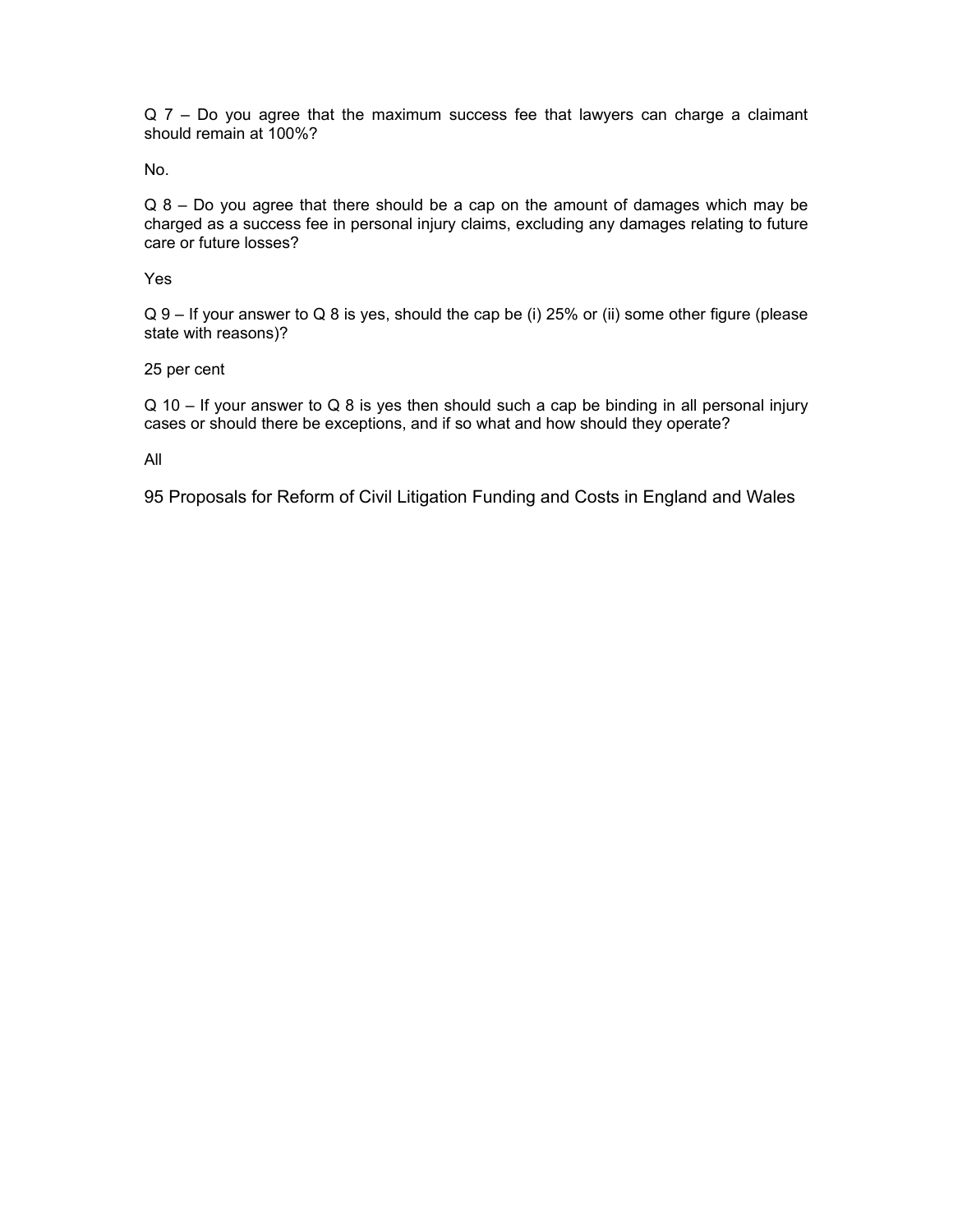# **Section 2.2 – After the event insurance premiums**

# **The proposal: that the ATE insurance premium should no longer be recoverable from the losing party**

Q 11 – Do you agree that ATE insurance premiums should no longer be recoverable from the losing party across all categories of civil litigation?

Yes

Q 12 – If your answer to Q 11 is no, please state in which categories of case ATE insurance premiums should remain recoverable and why.

# NA

Q 13 – If your answer to Q 11 is no, should recoverability of ATE insurance premiums be limited to circumstances where the successful party can show that no other form of funding is available?

## NA

Q 14 - Do you consider that ATE insurance premiums relating to disbursements only should remain recoverable in any categories of civil litigation? If so, which?

Yes. All disbursements other than to lawyers necessary reasonably to pursue the claim.

Q 15 – If your answer to Q 14 is yes, should recoverability of ATE insurance premiums be limited to non-legal representation costs such as expert reports?

Yes

Q 16 – If your answer to Q 14 or Q 15 is yes, should recoverability of ATE insurance premiums relating to disbursements be limited to circumstances where the successful party can show that no other form of funding is available?

No. It is better to have a general rule.

Q 17 – How could disbursements be funded if the recoverability of ATE insurance premiums is abolished?

That is why ATE insurance should be retained for disbursements in most cases and legal aid for clinical negligence.

Q 18 – Do you agree that, if recoverability of ATE insurance premiums is abolished, the recoverability of the self-insurance element by membership organisations provided for under section 30 of the Access to Justice Act 1999 should similarly be abolished?

We have no view.

#### **Section 2.3 - 10% increase in general damages The proposal: that there should be an increase in general damages of 10%**

Q 19 – Do you agree that, in principle, successful claimants should secure an increase in general damages for civil wrongs of 10%?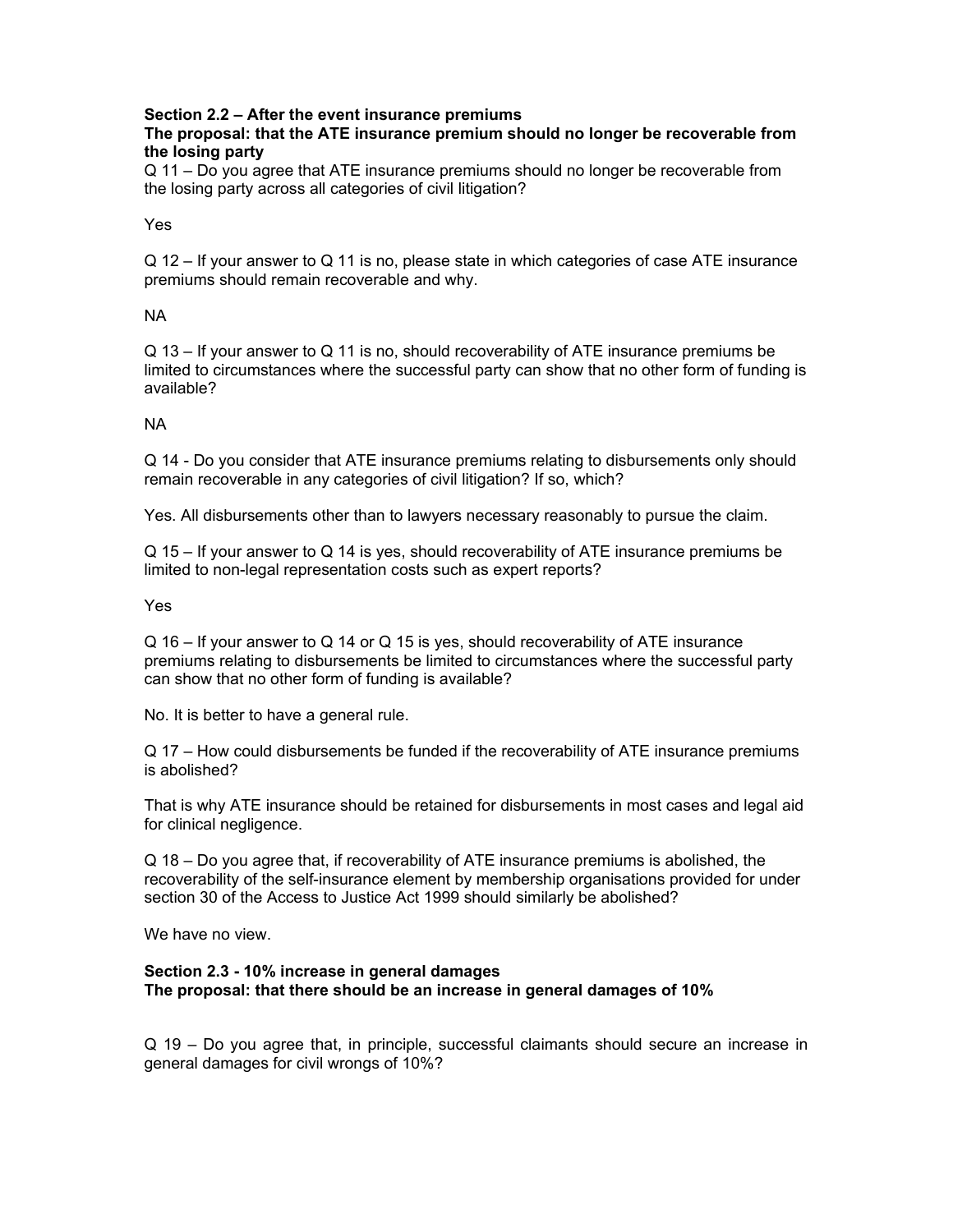Not because of any issue relating to the funding of cases. The issue of damages should be separate from costs. There is a case, acknowledged by Lord Justice Jackson, for asking the courts to reconsider the general level of damages because they are currently too low.

Q 20 – Do you consider that any increase in general damages should be limited to CFA claimants and legal aid claimants subject to a SLAS?

No. We oppose the SLAS (see our response to the legal aid consultation).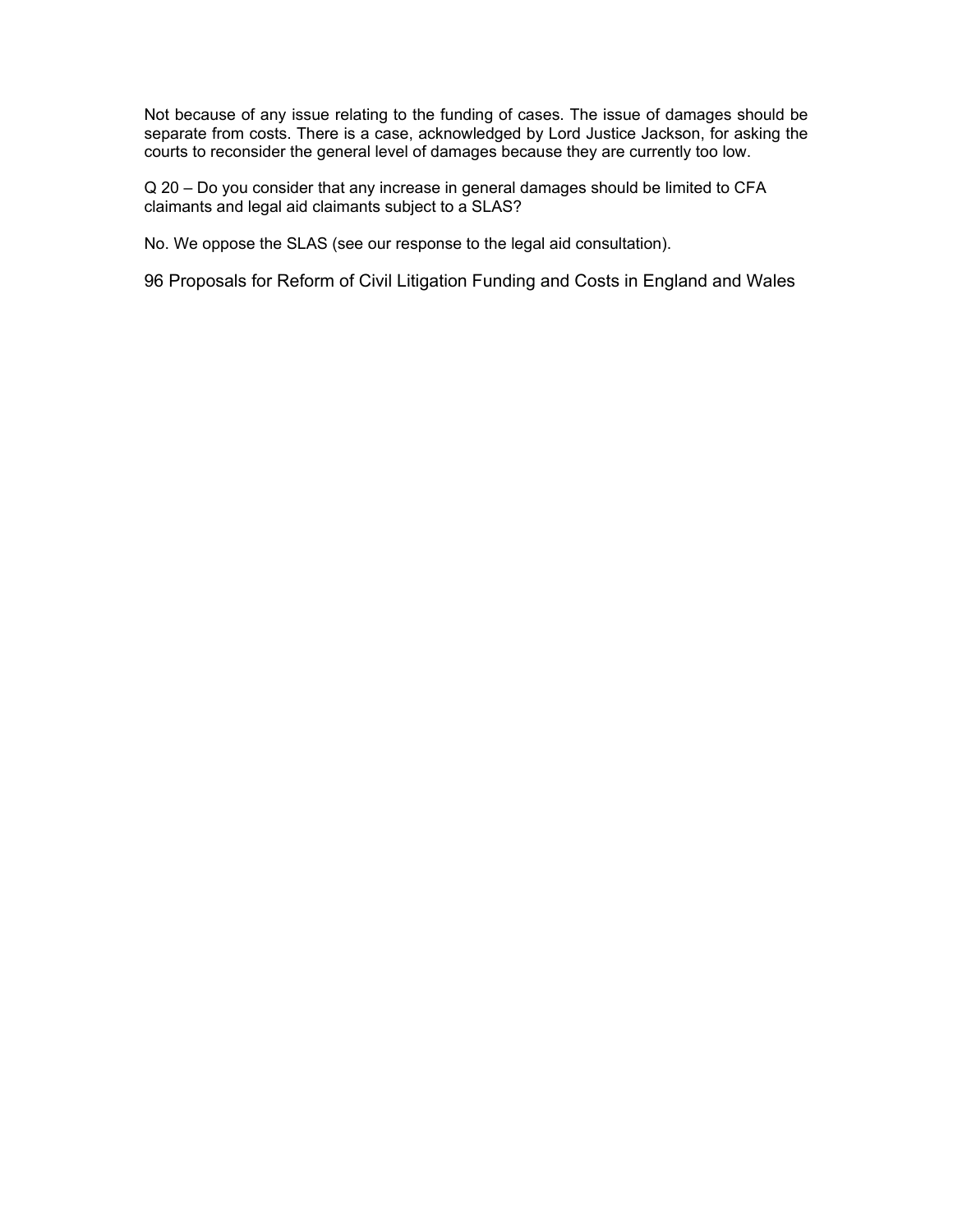# **Section 2.4 Part 36 Offers**

## **The proposal: that Part 36 of the Civil Procedure Rules (offers to settle) should be reformed**

Q 21 – Do you agree with the proposal to introduce an additional payment, equivalent to a 10% increase in damages, where a claimant obtains judgment at least as advantageous as his own Part 36 offer?

Not as such. Damages should be separate from costs. The other party should pay an additional contribution to costs. This could be up to 10 per cent of the damages.

Q 22 – Do you agree that this proposal should apply to all claimant Part 36 offers (including cases for example where no financial remedy is claimed or where the offer relates to liability only)? Please give reasons and indicate the types of claim to which the proposal should not apply.

Yes

Q 23 – Do you agree that the proposal should apply to incentivise early offers? Please explain how this should operate.

There would be cost penalties.

Q 24 – Do you consider that the increase should be less than 10% where the amount of the award exceeds a certain level? If so, please explain how you think this should operate.

No. A simple rule is required. The funding system is becoming massively over-complex.

Q 25 – Do you consider that there should be a staged reduction in the percentage uplift as damages increase?

No.

Q 26 – Do you agree that the effect of *Carver* should be reversed?

No. Its effect may be harsh but its effect is clear: beat the offer and you get costs.

Q 27 – Do you agree that there is merit in the alternative scheme based on a margin for negotiation as proposed by FOIL? How do you think such a scheme should operate?

No.

# **Section 2.5 – Qualified one way costs shifting**

#### **The proposal: that there should be a regime of qualified one way costs shifting in certain cases**

Q 28 - Do you agree with the approach set out in the proposed rule for qualified one way costs shifting (QOCS) (paragraph 135 – 137)? If not, please give reasons.

Sir Rupert Jackson argues for the following test:

*Costs ordered against the claimant in any claim [covered by QOCS] shall not exceed the amount (if any) which is a reasonable one for him to pay having regard to all the circumstances including:* 

*(a) the financial resources of all the parties to the proceedings, and*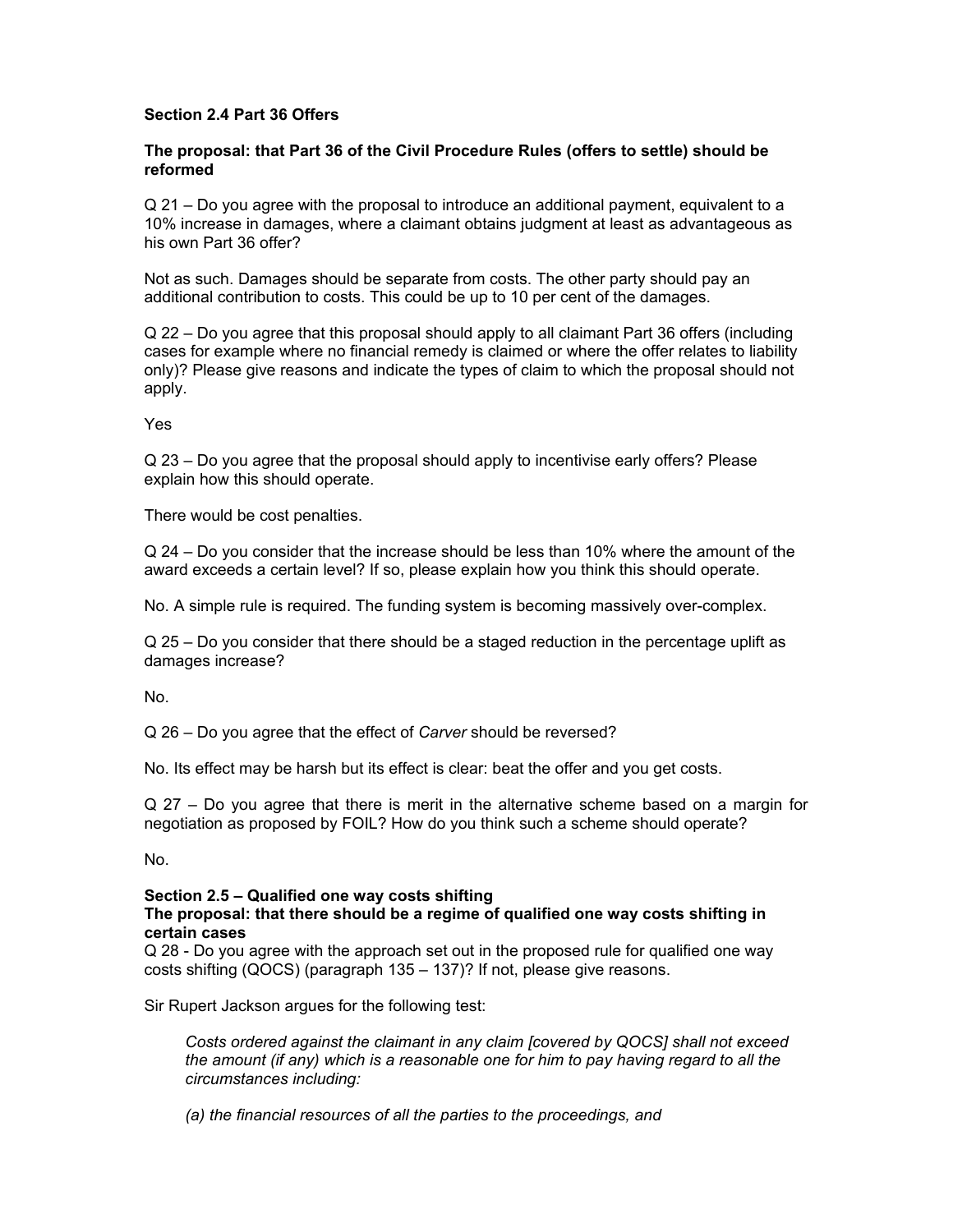*(b) their conduct in connection with the dispute to which the proceedings relate.* 

The difficulty is that no applicant would know in advance whether they might face an order for costs. This is a problem under existing legal aid legislation but the position is mitigated by the fact that, in practice, few orders are made. The better formulation would be:

*Costs shall not be ordered against the claimant in any claim save where reasonable in all the circumstances and having regard in particular to:* 

*(a) their conduct in connection with the dispute to which the proceedings relate; and* 

 *(b) the financial resources of all the parties to the proceedings.* 

Q 29 – Do you agree that QOCS would significantly reduce the claimant's need for ATE insurance?

It would on the terms above.

Q 30 – Do you agree that QOCS should be extended beyond personal injury? Please list the categories of case to which it should apply, with reasons.

A rule as above would go some way to protecting clients from the withdrawal of legal aid. It should certainly apply in all personal injury, clinical negligence and actions against public authorities.

Q 31 – What are the underlying principles which should determine whether QOCS should apply to a particular type of case?

Equality of arms.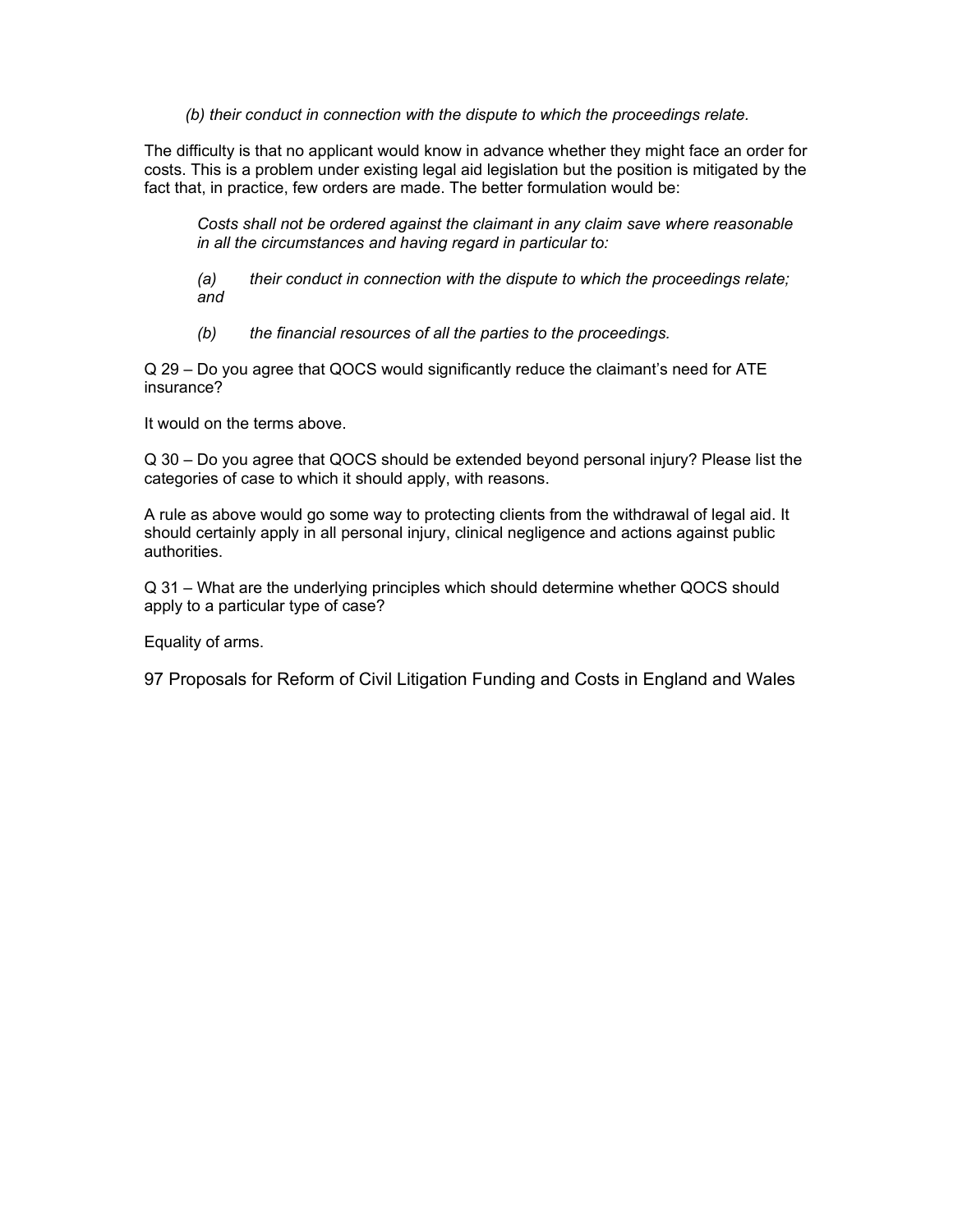Q 32 – Do you consider that QOCS should apply to (i) claimants on CFAs only or (ii) all claimants however funded?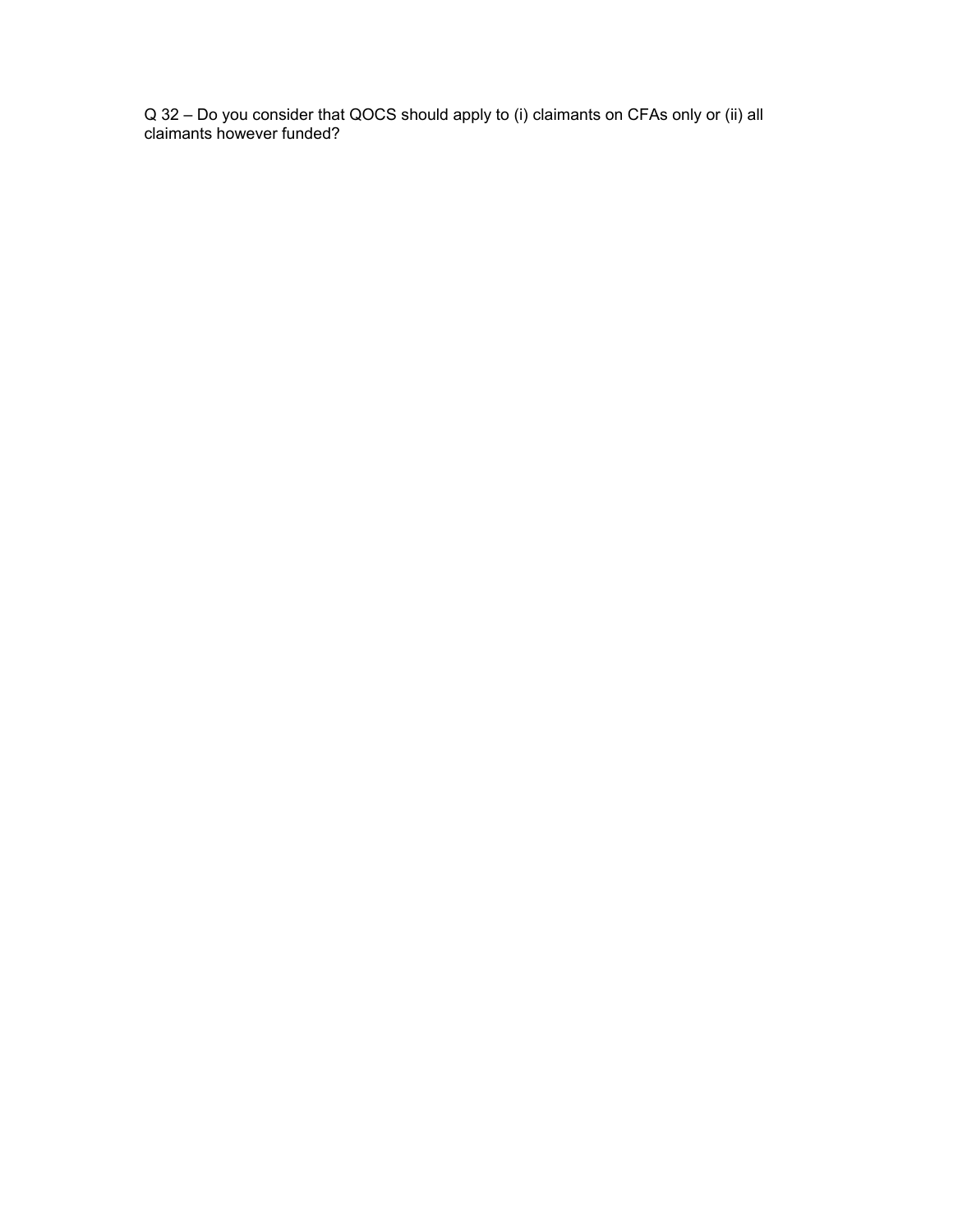Q 33 – Do you agree that QOCS should cover only claimants who are individuals? If not, to which other types of claimant should QOCS apply? Please explain your reasons.

We would be content for it to cover individuals.

Q 34 – Do you agree that, if QOCS is adopted, there should be more certainty as to the financial circumstances of the parties in which QOCS should not apply?

This is not necessary under our version.

Q 35 – If you agree with Q 34, do you agree with the proposals for a fixed amount of recoverable costs (paragraphs 143 - 146)? How else should this be done? NA

## **Section 2.7 – Alternative recommendations on recoverability**

Q 36 – Do you agree that, if the primary recommendations on the abolition of recoverability etc are not implemented, (i) Alternative Package 1 or (ii) Alternative Package 2 should be implemented?

We express no view on the questions in this section.

Q 37 – To what categories of case should fixed recoverable success fees be extended? Please explain your reasons.

Q 38 – Do you agree that, if recoverability of ATE insurance remains, the Alternative Packages of measures proposed by Sir Rupert should also apply to the recovery of the selfinsurance element by membership organisations?

Q 39 – Are there any elements of the alternative packages that you consider should not be implemented? If so, which and why?

#### **Section 2.8 – Proportionality**

#### **The proposal: that there should be a new test of proportionality of costs**

Q 40 – Do you agree that, if Sir Rupert's primary recommendations for CFAs are implemented, a new test of proportionality along the lines suggested by Sir Rupert should be introduced?

We express no view on this section.

Q 41 – If your answer to Q40 is no, please explain why not and what alternatives would you propose to achieve the objective of ensuring that costs are proportionate?

Q 42 – How would your answer to Q40 change if (i) Sir Rupert's alternative recommendations were introduced instead, or (ii) no change is made to the present CFA regime? Please give reasons.

98 Proposals for Reform of Civil Litigation Funding and Costs in England and Wales

All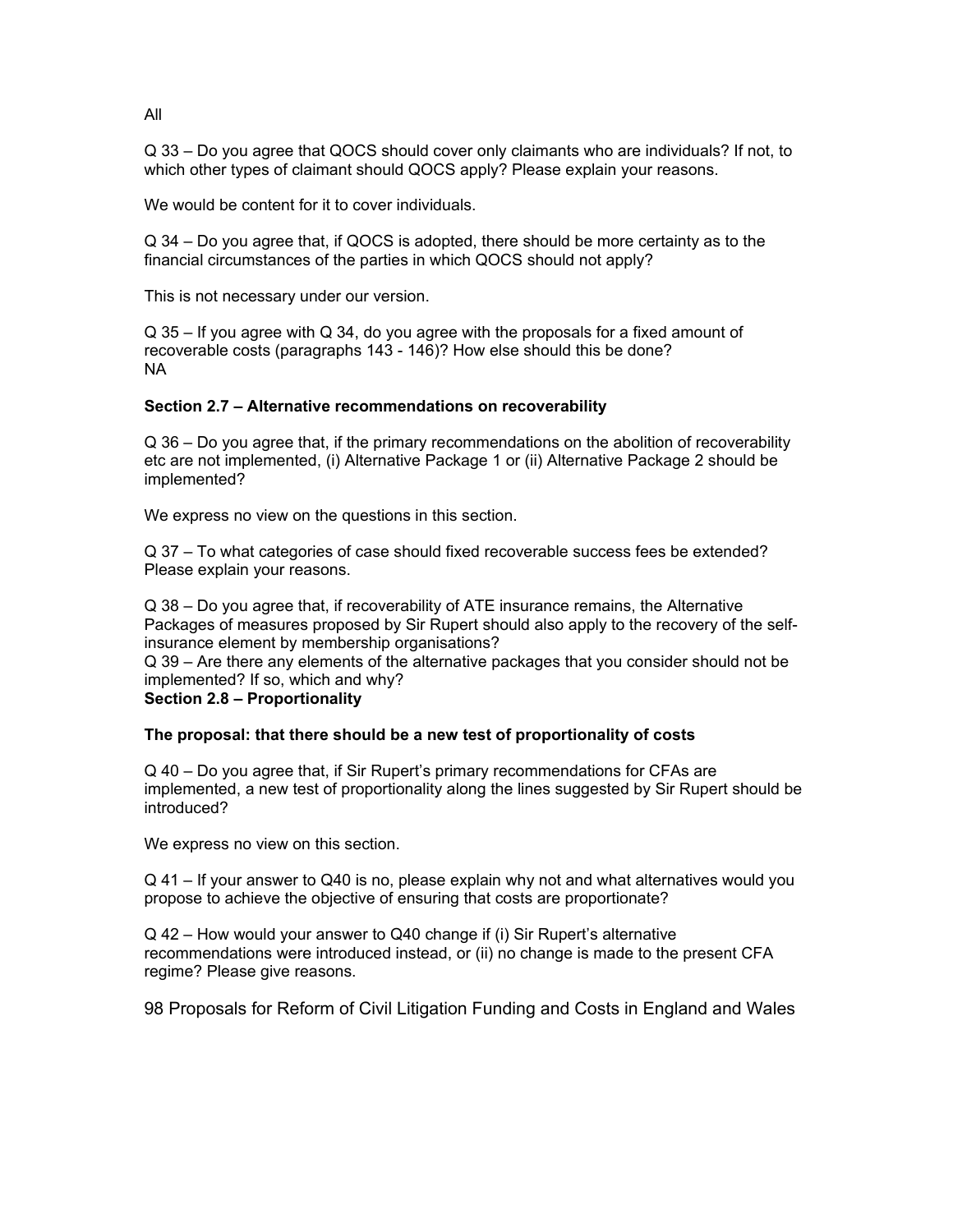Q 43 – Do you agree that revisions to the Costs Practice Direction, along the lines suggested (at paragraph 219), would be helpful?

Q 44 - What examples might be given of circumstances where it would be inappropriate to challenge costs assessed as reasonable on the basis of the proportionality principle?

#### **Section 2.9 – Damages-Based Agreements**

# **The proposal: that Damages-Based Agreements ('contingency fees') should be allowed in litigation**

Q 45 – Do you agree that lawyers should be permitted to enter into damages- based agreements (DBAs) with their clients in civil litigation?

No. Damages should be separated from costs. To merge the two will lead to damages inflation as judges seek to protect defendants and leads to the law coming into disrepute as any rational calculation of damages is challenged by a percentage deduction.

Q 46 – Do you consider that DBAs should not be valid unless the claimant has received independent advice?

## Certainly.

Q 47 – Do you consider that DBAs need specific regulation? If so, what should such regulation cover?

## NA

Q 48 – Do you agree that, if DBAs are allowed in litigation, costs recovery for DBA cases should be on the conventional basis (that is the opponent's costs liability should not be by reference to the DBA)?

#### NA

Q 49 - Do you consider that where QOCS is introduced for claims under CFAs, it should apply to claims funded under DBAs?

# Clearly.

Q 50 – Do you consider that the maximum fee lawyers can recover from damages awarded under a DBA in personal injury cases should be limited to (i) 25% of damages excluding any damages referable to future care or losses as proposed, or (ii) some other figure? Please give reasons for your answer.

# NA

Q 51 – Do you consider that in personal injury claims where the solicitor accepts liability for paying the claimant's disbursements if the claim fails, the maximum fee should remain at 25%? If not, what should the maximum fee be? Should the limit be different in different categories of case?

# NA

Q 52 – Do you consider that there should be a maximum fee that lawyers can recover from damages in non-personal injury claims? If so, what should that maximum fee be, and should the maximum fee be different in different categories of case?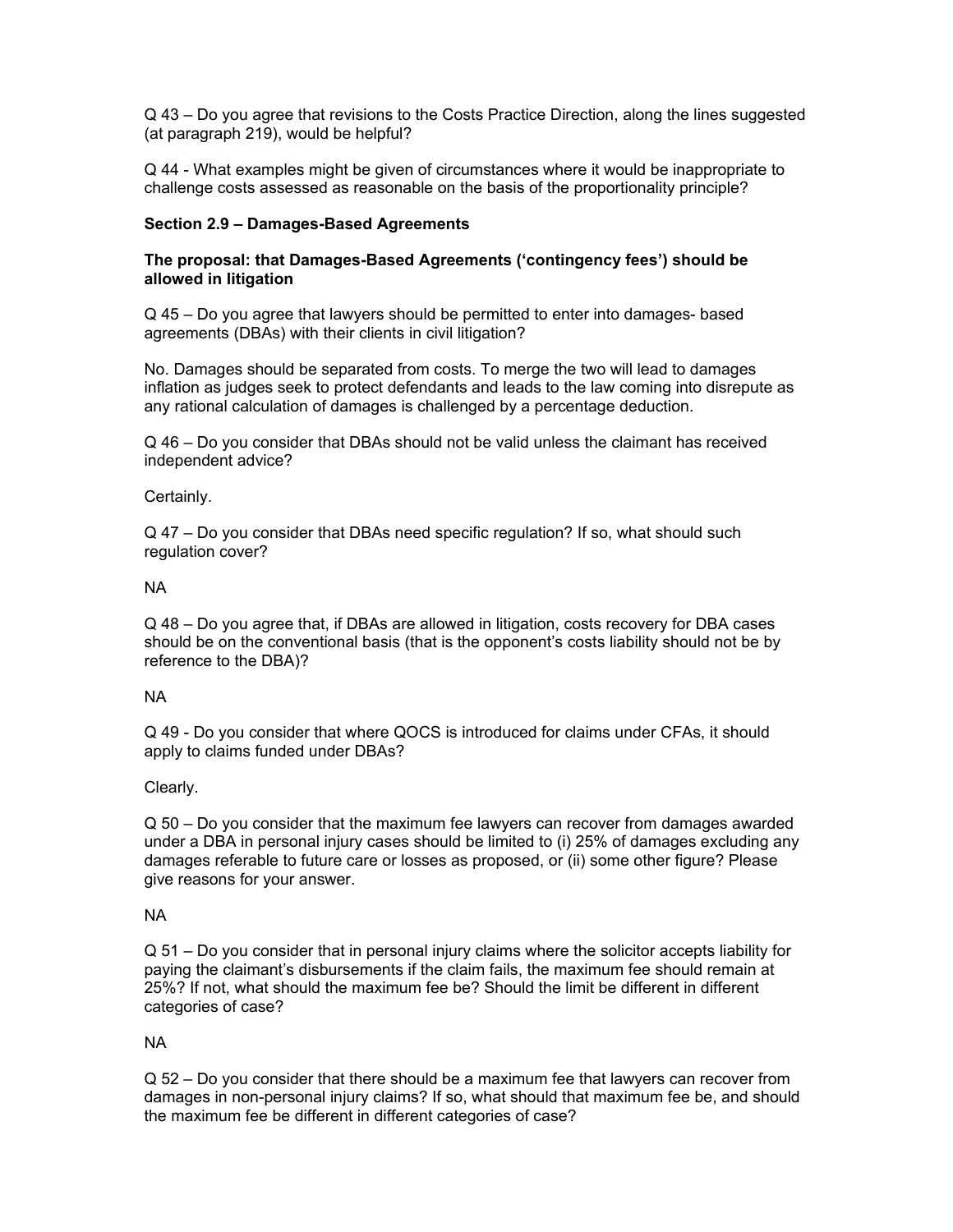NA

Q 53 – How should disbursements be financed by claimants operating under DBAs?

NA